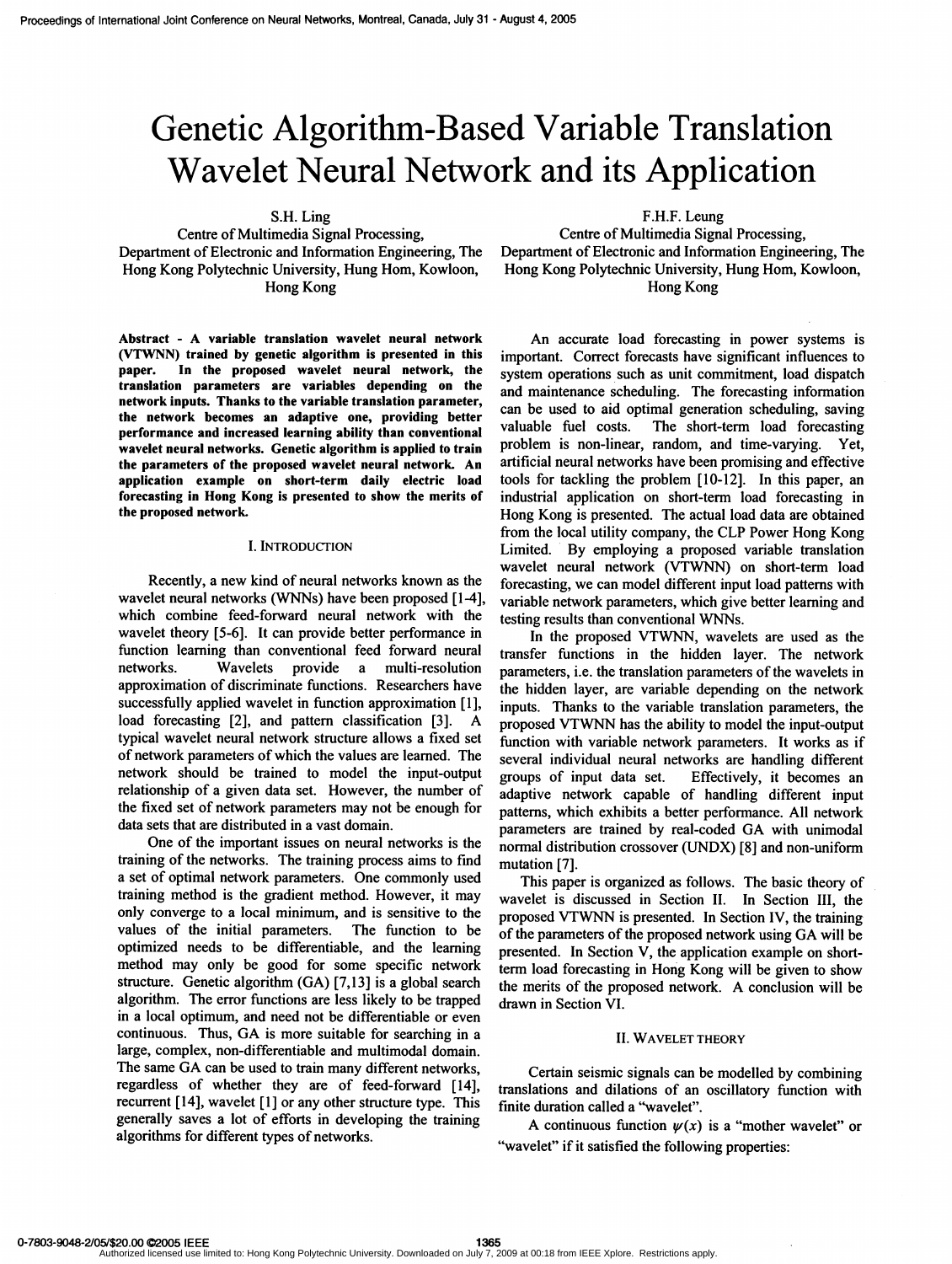Property 1:

$$
\int_{-\infty}^{\infty} \psi(x) dx = 0 \tag{1}
$$

In other words, the total positive energy of  $\psi(x)$  is equal to the total negative energy of  $\psi(x)$ .

Property 2:  
\n
$$
\int_{-\infty}^{\infty} |\psi(x)|^2 dx < \infty
$$
\n(2)

where most of the energy in  $\psi(x)$  is confined to a finite domain and is bounded. In order to control the magnitude and the position of  $\psi(x)$ ,  $\psi_{a,b}(x)$  is defined as:

$$
\psi_{a,b}(x) = \frac{1}{\sqrt{a}} \psi\left(\frac{x-b}{a}\right) \tag{3}
$$

where  $a$  is the dilation parameter and  $b$  is the translation parameter. It should be noted that  $\psi_{a,b}(x)$  is scaled down as the dilation parameter  $a$  increases, and the location of the centre of the wavelet is controlled by the translation parameter b.

## III. GENETIC ALGORITM BASED VARIABLE TRANSLATION WAVELET NEURAL NETWORK

In this section, the GA-based variable translation wavelet neural network (VTWNN) will be presented. The wavelet neural network (WNN) can be considered as <sup>a</sup> particular case of the feed-forward neural network model. The difference is that the hidden layer of <sup>a</sup> WNN contains transfer functions of multi-scaled wavelet functions  $\psi_{a,b}(x)$ . In the proposed VTWNN, the translation parameter in the transfer function of the hidden node is variable and depends on the network inputs. With the variable translation parameters, the proposed VTWNN performs better and has higher learning ability than the conventional WNNs [1]. The tuning of the network parameters is done by GA.

The proposed VTWNN has <sup>a</sup> three-layer structure with  $n_{in}$  nodes in the input layer,  $n_h$  nodes in hidden layer, and  $n_{out}$  nodes in output layer as shown in Fig. 1. The input of the hidden layer,  $S_i$ , is given by,

$$
S_j = \sum_{i=1}^{n_m} z_i v_{ji}, \quad j = 1, 2, ..., n_h
$$
 (4)

where  $z_i$ ,  $i = 1, 2, ..., n_{in}$  are the input variables;  $v_{ii}$ denotes the weight of the link between the i-th input and the j-th hidden node. In order to control the magnitude and the position of the wavelet, the multi-scaled wavelet function  $\psi_{a,b}(x)$  defined in (3) is used.

The dilation parameter  $a$  of the first hidden node  $(j=1)$ is set at 1, i.e.  $\psi_{1,b}(x) = \psi(x - b)$ . For the second hidden node  $(j=2)$ , the dilation parameter a is set at 2, i.e.  $\psi_{2,b}(x) = \frac{1}{\sqrt{2}} \psi\left(\frac{x-b}{2}\right)$ , where the output of wavelet is scaled down by  $1/\sqrt{2}$ . Similarly, for the *j*-th hidden node,



Fig. 1. Proposed wavelet neural network structure

the dilation parameter  $a$  is set at  $j$ . Hence, the output of the hidden layer of the proposed VTWNN is given by,

$$
\psi_{j,b_j}(S_j) = \frac{1}{\sqrt{j}} \psi\left(\frac{S_j - b_j}{j}\right) \tag{5}
$$

In this proposed network, the function of Maxican Hat [9] as shown in Fig. 2 is selected as the mother wavelet  $\psi(x)$ , which is defined as:

$$
\psi(x) = e^{-x^2/2} (1 - x^2)
$$
 (6)

 $\psi(x)$  meets the Property 1 in (1) and Property 2 in (2) of wavelet. Referring to (5) and (6),

$$
\psi_{j,b_j}(S_j) = \frac{1}{\sqrt{j}} e^{\frac{\left(\frac{y_j - b_j}{j}\right)}{2}} (1 - \left(\frac{S_j - b_j}{j}\right)^2)
$$
(7)

In this proposed network, the translation parameter  $b_i$ is variable depending on the inputs  $S_j$ , and is governed by a nonlinear function  $f^{j}(\cdot)$ ,

$$
b_j = f^j(S_j) \tag{8}
$$

$$
f^{j}(S_{j}) = 4 * \left(\frac{2}{1 + e^{-\kappa_{j} \times S_{j}}} - 1\right)
$$
 (9)

where  $\kappa_j$  is a tuned parameter which is used to control the shape of the nonlinear function  $f^{j}(\cdot)$ . In Fig. 3, the effect of the tuned parameter  $\kappa_j$  to  $b_j$  is shown. We see as  $\kappa_j \rightarrow \infty$ , the function reduces to a threshold function. The output of the proposed VTWNN is defined as,

$$
y_{l} = \sum_{j=1}^{n_h} \psi_{j,b_j}(S_j) w_{lj}
$$
 (10)

$$
= \sum_{j=1}^{n_h} \psi_{j,b_j} \left( \sum_{i=1}^{n_u} z_i v_{ji} \right) \cdot w_{ij}
$$
 (11)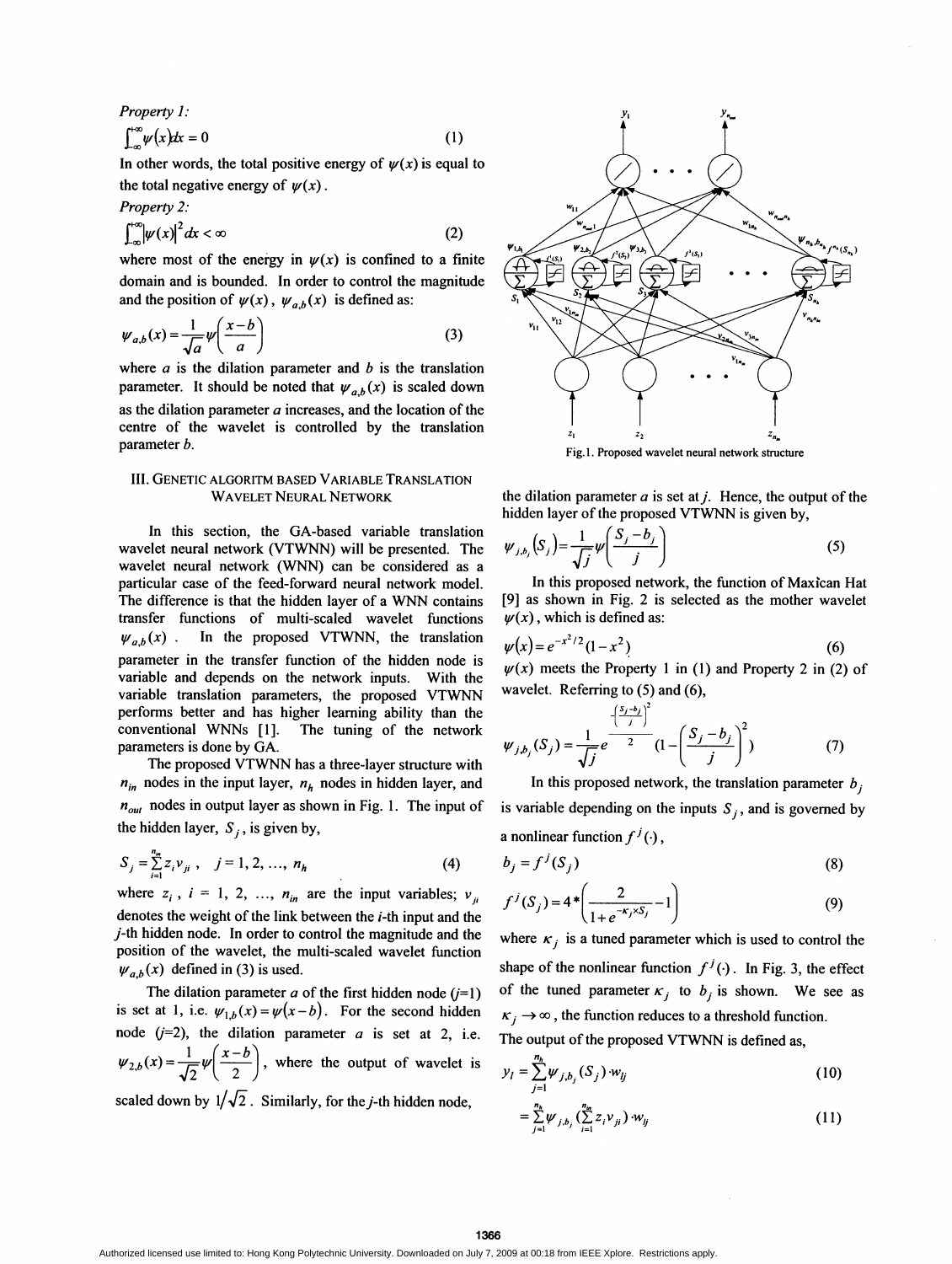where  $w_{li}$ ,  $j=1, 2, ..., n_h$ ;  $l=1, 2, ..., n_{out}$  denotes the weight of the link between j-th hidden node and l-th output node. All the parameters of the network are tuned by the GA [7].



Fig. 3. Sample nonlinear functions with different values of parameter  $K_i$ 

( $K_i = 0.3$ ,  $K_j = 0.5$ ,  $K_j = 0.8$ ,  $K_j = 1.0$  and  $K_j = 1.5$ )

### IV. TRAINING OF NETWORK PARAMETERS

The proposed neural network is employed to leam the input-output relationship of an application using GA with unimodal normal distribution crossover (UNDX) [8] and non-uniform mutation [7]. More details about these two genetic operations are discussed in Appendix. A population of chromosomes  $P$  is initialized and then evolves. First, two parents are selected from  $P$  by the method of spinning the roulette wheel [7]. Then a new offspring is generated from these parents using the crossover and mutation operations, which are governed by the probabilities of crossover and mutation respectively. These probabilities are chosen by trial and error through experiments for good performance. The new population thus generated replaces the current population. The above procedures are repeated until a certain termination condition is satisfied, e.g. a

predefined number of generations has been reached. The input-output relationship can be described by,

$$
\mathbf{y}^{d}(t) = \mathbf{g}(\mathbf{z}^{d}(t)), t = 1, 2, ..., n_{d},
$$
\n(12)

where  $\mathbf{z}^{d}(t) = \begin{bmatrix} z_1^{d}(t) & z_2^{d}(t) & \cdots & z_{n_{in}}^{d}(t) \end{bmatrix}$  and

 $y^{d}(t) = \begin{bmatrix} y_1^{d}(t) & y_2^{d}(t) & \cdots & y_{n_{out}}^{d}(t) \end{bmatrix}$  are the given inputs and the desired outputs of an unknown nonlinear function  $g(\cdot)$  respectively;  $n_d$  denotes the number of input-output data pairs. The fitness function is defined as,

$$
fitness = \frac{1}{1 + err},
$$
\n
$$
\frac{\sum_{n_d}^n \sum_{m}^n |y_i^d(t) - y_i(t)|}{\sum_{i=1}^n \sum_{l=1}^n \frac{y_i^d(t)}{y_i^d(t)}}.
$$
\n(13)

The objective is to maximize the fitness value of (13) (minimize err) using the GA by setting the chromosome to be  $\begin{bmatrix} v_{ji} & w_{ij} & \kappa_j \end{bmatrix}$  for all *i*, *j*, *l*, and  $v_{ji}$ ,  $w_{ij} \in [-1.5, 1.5]$ ,  $\kappa_i \in [0.3, 2]$ . The fitness value of (13)  $\in [0, 1]$ .

#### V. APPLICATION EXAMPLE

We consider the short-term load forecasting (STLF) for the power supply system in Hong Kong. STLF is important to power system, because it plays a role in the formulation of economic, reliable, and secure operating strategies for the power system. The objectives of STLF is i) to derive the scheduling functions that determine the most economic load dispatch with operational constraints and policies, environmental and equipment limitations; ii) to assess the security of the power system at any time point; iii) to provide system dispatchers with timely information.

The proposed VSNN is applied to do STLF. The application of neural networks to STLF has been explored extensively in the literature [10-12]. The idea is to construct seven multi-input multi-output neural networks, one for each day of a week. Each neural network has 24 outputs representing the expected hourly load for <sup>a</sup> day. A diagram of one of the seven neural networks for the load forecasting is shown in Fig. 4. The network has 28 inputs and 24 outputs. Among the 28 inputs nodes, the first 24 nodes represent the previous 24 hourly loads [12] and are denoted by  $z_i = L_i^d(t-1)$ ,  $i = 1, 2, ..., 24$ . Node 25 ( $z_{25}$ ) and node 26  $(z_{26})$  represent the average temperatures of the previous day  $(T(t-1))$  and the forecasted averaged temperatures of the present day  $(T(t))$  respectively. Node 27 ( $z_{27}$ ) and node 28 ( $z_{28}$ ) represent the average relative humidity at the previous day  $(RH(t-1))$  and the forecasted average relative humidity at the present day  $(RH(t))$ respectively. The output layer consists of 24 output nodes that represent the forecasted 24 hourly loads of a day, and are denoted by  $y_k(t) = L_i(t)$ ,  $i = 1, 2, ..., 24$ . Such a network structure is chosen based on the assumption that the consumption patterns of the seven days within a week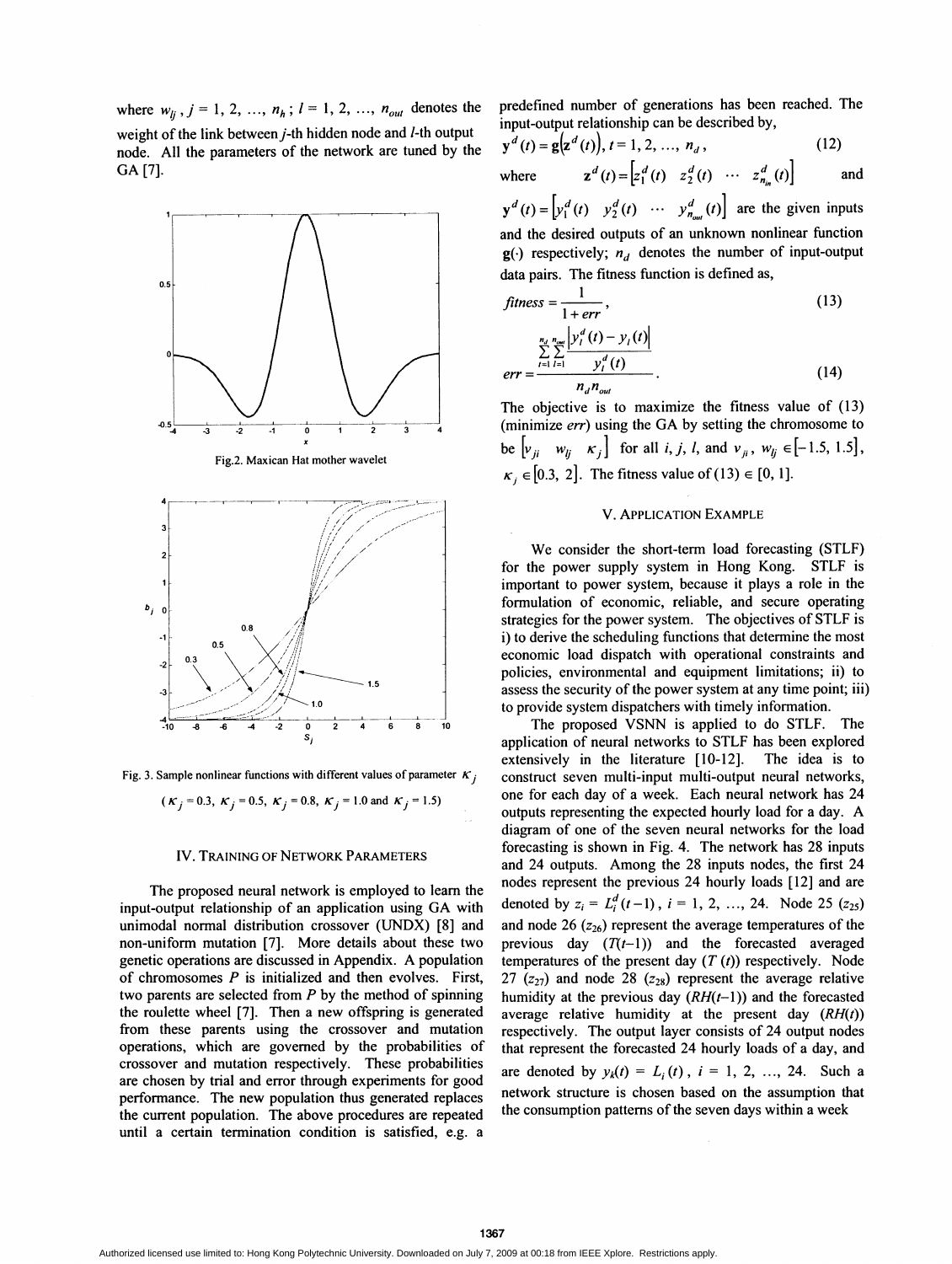

Fig.4. Proposed neural network based short-term load forecaster

would differ significantly among each other, while the patterns among the same day of weeks are similar. By using the past 24 hourly loads as the inputs, the relationship between a given hour's load and the 24 hourly loads of the pervious day can be considered. Temperature information (Node 25 and Node 26) is important inputs to the STLF. For any given day, the deviation of the temperature variable from a normal value may cause such significant load changes as to require major modifications in the unit commitment pattem.. Humidity is similar to temperature on affecting the system load, especially in hot and humid areas.

In this paper, we use a data set in year 2000 provided by CLP Power Hong Kong Ltd to illustrate the proposed VTWNN on doing STLF. The proposed VTWNN was trained using half year (22 weeks) load data for every Thursday or Sunday from Mar. 23 to Aug. 20, 2000. The load pattern for every Thursday and Sunday from Mar. 23 to Aug. 20, 2000 are shown in Fig. 5 and Fig. 6 respectively. In these two figures, we can see that the shape of every load pattern is similar but the power consumption is much different. Conventional feed-forward neural networks are only good at minimizing the average error of the system. It is difficult to model all the load patterns accurately.

In the VTWNN, each input set will be individually handled by its corresponding network parameter set. It should be able to handle the load forecasting problem better. Referring to (13), the proposed VTWNN used for doing STLF is governed by,

$$
y_{l} = \sum_{j=1}^{n_{h}} \psi_{j,b_{j}} \left( \sum_{i=1}^{28} z_{i} v_{ji} \right) w_{lj}, l = 1, 2, ... 23, 24.
$$
 (15)

GA is used to tune the parameters of the proposed VTWNN of (17). The fitness function is given by,

$$
fitness = \frac{1}{1 + err}
$$
  

$$
\frac{22}{2} \sum_{r=1}^{24} \frac{|y_i^d(t) - y_i(t)|}{y_i^d(t)}
$$
  
where  $err = \frac{1}{22 \times 24}$  (16)

The value of *err* indicates the mean absolute percentage error (MAPE) of the load forecasting system. For comparison, <sup>a</sup> wavelet neural network (WNN) [1] is also applied to do the same job. All parameters of the two networks are trained by real coded GA with unimodal normal distribution crossover (UNDX) [8] and nonuniform mutation [7]. For all cases, the initial values of the

parameters of the neural networks are randomly gene-



Fig.5. Load patterns for every Thursday from Mar. 23 to Aug. 20, 2000.



Fig.6. Load patterns for every Sunday from Mar. 23 to Aug. 20, 2000.

rated. The number of iteration to train the neural networks is 10000. For the GA, the probability of crossover ( $p_c$ ), the probability of mutation ( $p_m$ ), and the shape parameter of the mutation operation are set at 0.8, 0.01, and 2 respectively for both the proposed VTWNN and WNN [1]. The population size is 100. All the results are averaged ones out of <sup>10</sup> runs. The training and forecasting results are tabulated in Table <sup>I</sup> and Table II, which show the simulation results for different numbers of hidden node  $(n_h)$ . The forecasting results for Aug. 24 (Thursday) and Aug. 27 (Sunday) are shown in these tables. From these two tables, it can be seen that the proposed VTSNN performs better than the WNN [1] in terms of the average training and forecasting error. The best average training and forecasting error are achieved when the number of hidden node ( $n<sub>b</sub>$ ) is set at 20 for both approaches for Thursday and Sunday. With the proposed VTWNN, the average training error are 3.1266% for Thursday and 3.0213% for Sunday, which implies 12.1% and 16.7% improvements over the conventional WNN with the same number of hidden nodes. The best forecasting errors for Aug. 24 (Thursday) and Aug. 27 (Sunday) are 2.0985% and 1.8662%, which implies 16.2% and 16% improvements. Fig. 7 and Fig. 8 show the results of the load forecasting on Aug. 24 (Thursday) and Aug. 27 (Sunday). In this figure,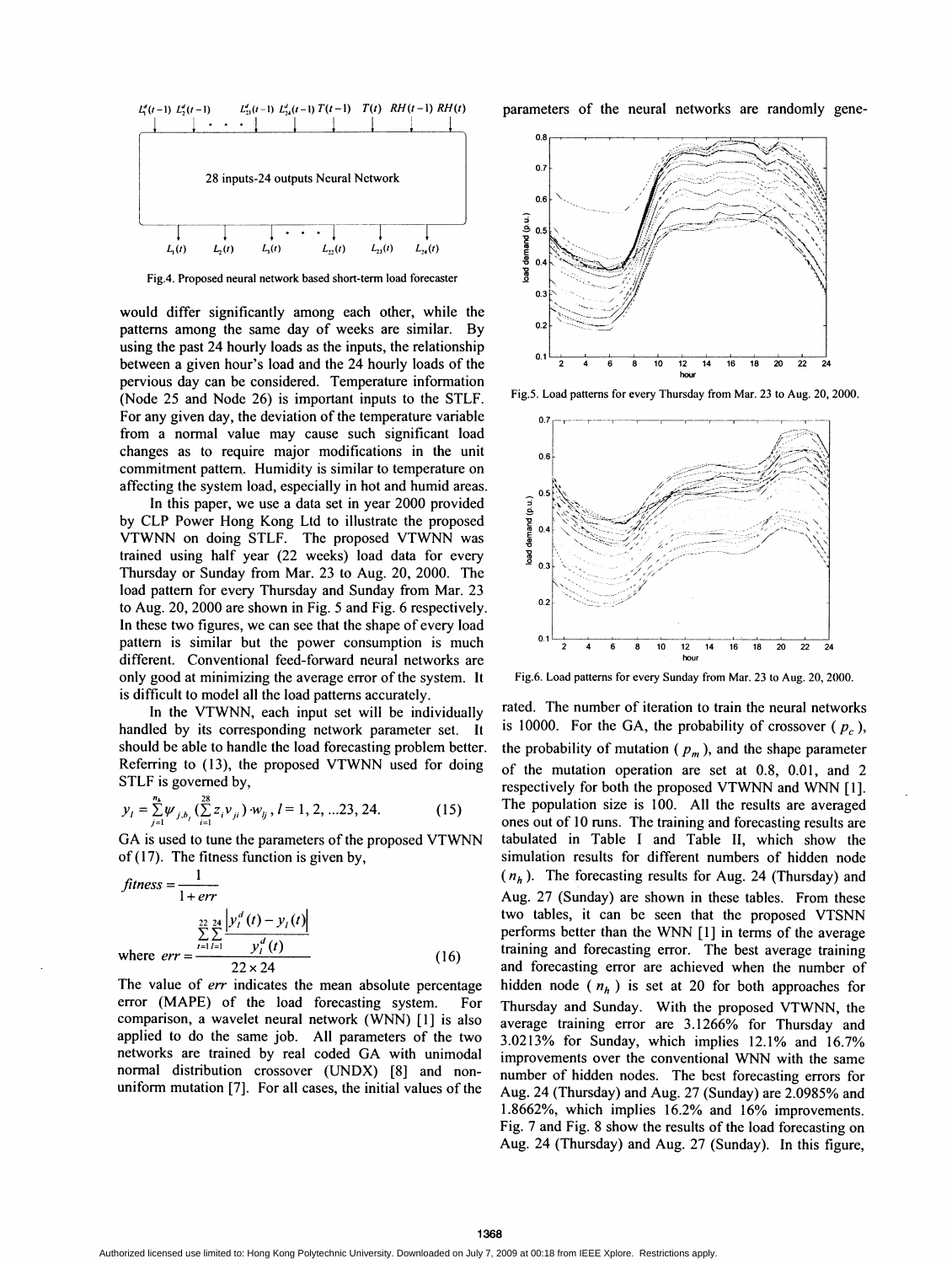the dashed line represents the best forecasted result using the proposed network, and the dotted line is the best forecasted result using the conventional network. The actual load is represented by the solid line. We can see that the forecasting results using the proposed neural network are better.

## VI. CONCLUSION

A GA based variable translation wavelet neural network has been presented in this paper. All network parameters are tuned by GA. Thanks to the variable translation parameters in the network, the proposed VTWNN can have <sup>a</sup> higher learning ability. The application on short-term load forecasting in Hong Kong using the proposed neural networks has been discussed. Experimental results have been given to show the merits of the proposed network.

# ACKNOWLEDGMENT

The work described in this paper was substantially supported by a grant from the Hong Kong Polytechnic University (Project No. G-YX31). The data in the application example are offered by CLP Power Hong Kong Limited for illustration purpose only.

#### TABLE I. RESULTS OF THE PROPOSED VTWNN AND THE CONVENTIONAL WNN FOR THURSDAY

| n <sub>k</sub> | <b>VTWNN</b>                           |                                           | <b>WNN</b> [1]                         |                                           |
|----------------|----------------------------------------|-------------------------------------------|----------------------------------------|-------------------------------------------|
|                | Average<br>training<br>error<br>(MAPE) | Average<br>forecasting<br>error<br>(MAPE) | Average<br>training<br>error<br>(MAPE) | Average<br>forecasting<br>error<br>(MAPE) |
| 16             | 3.2898%                                | 2.4490%                                   | 3.66795                                | 2.8088%                                   |
| 18             | 3.2237%                                | 2.3511%                                   | 3.5823%                                | 2.7154%                                   |
| 20             | 3.1266%                                | 2.2988%                                   | 3.5034%                                | 2.6033%                                   |

| $n_h$ | <b>VTWNN</b>                               |                                            | <b>WNN [1]</b>                             |                                            |
|-------|--------------------------------------------|--------------------------------------------|--------------------------------------------|--------------------------------------------|
|       | <b>Best</b><br>Training<br>error<br>(MAPE) | <b>Best</b><br>Forecasting<br>error (MAPE) | <b>Best</b><br>Training<br>error<br>(MAPE) | <b>Best</b><br>Forecasting<br>error (MAPE) |
| 16    | 3.0502%                                    | 2.1199%                                    | 3.3912%                                    | 2.4891%                                    |
| 18    | 3.0478%                                    | 2.1097%                                    | 3.3779%                                    | 2.4801%                                    |
| 20    | 3.0211%                                    | 2.0985%                                    | 3.3238%                                    | 2.4395%                                    |

TABLE II. RESULTS OF THE PROPOSED VTWNN AND THE CONVENTIONAL

| WNN FOR SUNDAY. |                                        |                                           |                                        |                                           |
|-----------------|----------------------------------------|-------------------------------------------|----------------------------------------|-------------------------------------------|
|                 | <b>VTWNN</b>                           |                                           | <b>WNN</b> [1]                         |                                           |
| $n_h$           | Average<br>training<br>error<br>(MAPE) | Average<br>forecasting<br>error<br>(MAPE) | Average<br>training<br>error<br>(MAPE) | Average<br>forecasting<br>error<br>(MAPE) |
| 16              | 3.1932%                                | 2.1848%                                   | 3.6078%                                | 2.3889%                                   |
| 18              | 3.0881%                                | 2.0743%                                   | 3.5517%                                | 2.3438%                                   |
| 20              | 3.0213%                                | 1.9952%                                   | 3.5266%                                | 2.2887%                                   |

|       | <b>VTWNN</b>                                      |                                            | WNN [1]                                    |                                            |
|-------|---------------------------------------------------|--------------------------------------------|--------------------------------------------|--------------------------------------------|
| $n_h$ | <b>Best</b><br><b>Training</b><br>error<br>(MAPE) | <b>Best</b><br>Forecasting<br>error (MAPE) | <b>Best</b><br>Training<br>error<br>(MAPE) | <b>Best</b><br>Forecasting<br>error (MAPE) |
| 16    | 3.0691%                                           | 1.9947%                                    | 3.4391%                                    | 2.2130%                                    |
| 18    | 2.9900%                                           | 1.9334%                                    | 3.4157%                                    | 2.1881%                                    |
| 20    | 2.9303%                                           | 1.8662%                                    | 3.4121%                                    | 2.1655%                                    |



Fig. 7. Best load forecasting result for Aug. 24, 2000 (Thursday) using the proposed VTWNN (dashed line) and the conventional WNN (dotted line), as compared with the actual load (solid line)



Fig. 8. Best load forecasting result for Aug. 27, 2000 (Sunday) using the proposed VTWNN (dashed line) and the conventional WNN (dotted line), as compared with the actual load (solid line)

# **REFERENCES**

- [1] S. Yao, C.J. Wei, and Z.Y. He, "Evolving wavelet neural networks for function approximation," Electron. Lett., vol.32, no.4, pp. 360-361, Feb. 1996.
- [2] 0. Anant and M.E. El-Hawary, "Wavelet neural network based short term load<br>forecasting of electric power system electric power system commercial load," in Proc. 1999 IEEE Canadian Conf: Electrical and Computer